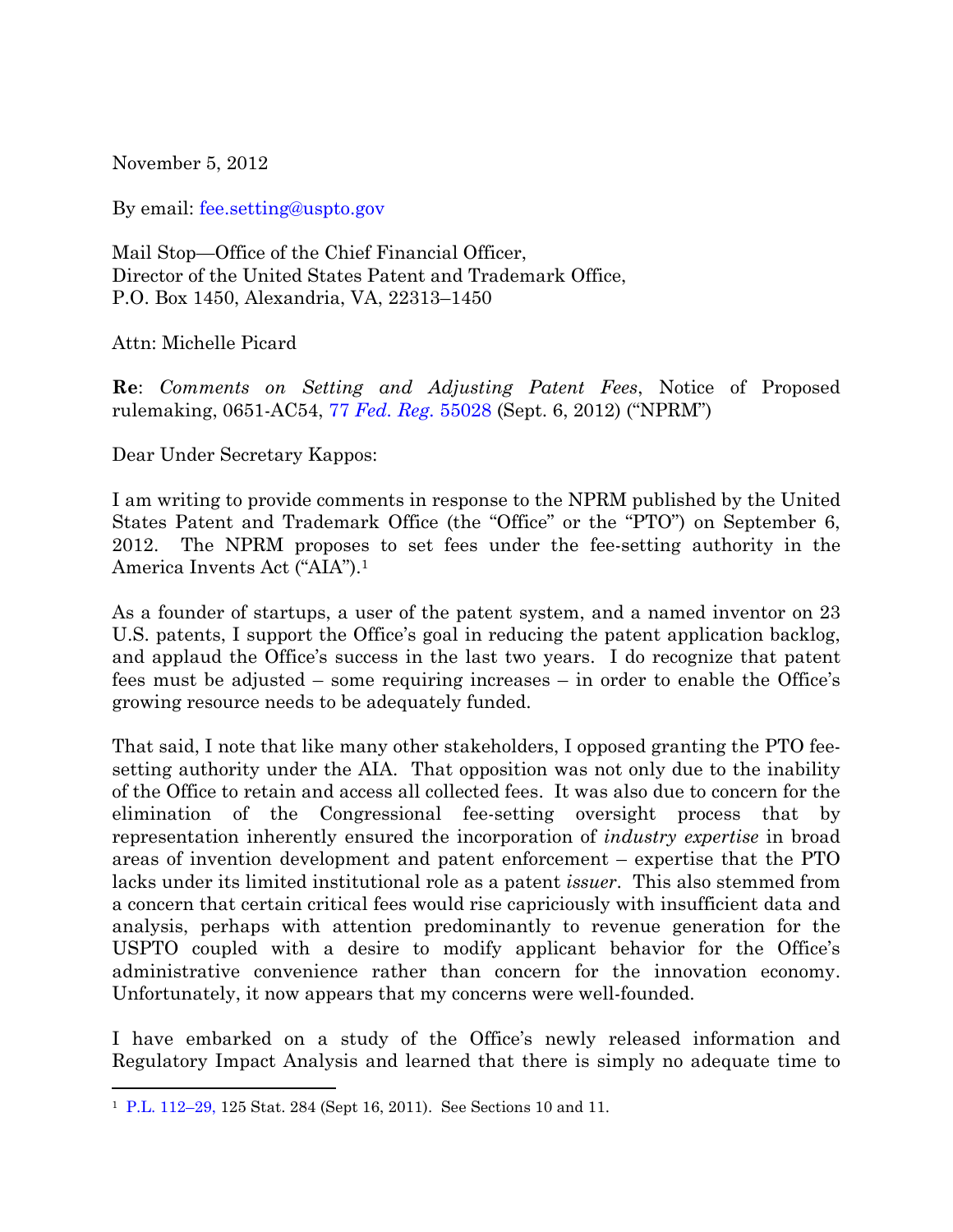complete a meaningful economic analysis of PTO's models, data and conclusions, by today's deadline for submitting comments. Unfortunately, the Office refused my request for extending the comment period to provide additional time to complete my analysis and I therefor offer comments only on the following items.

## **1 The USPTO's fee setting authority is limited**

Section 10 of the AIA grants the USPTO authority to adjust fees only to recover aggregate costs, but the Office must still comply with other relevant law. For example, the Office must consider the Independent Offices Appropriations Act ("IOAA"), 31 U.S.C. § 9701, the Administrative Procedure Act, 5 U.S.C. § 500 *et seq.*, the Paperwork Reduction Act, 44 U.S.C. § 3501 *et seq.*, and Executive Order 12,866. Without an express act of Congress, the Office's fee setting authority must be exercised within *all* current law, not just the AIA.<sup>2</sup>

<span id="page-1-0"></span>Since 1952, agencies with fee-setting authority have been governed by the IOAA. If the PTO considered the IOAA in its rule making deliberations, there is no record of it. The Opinion of PTO's General Counsel in support of the fee-setting rule (the ―Opinion‖) and the rationales stated in the NPRM suggest that the PTO may be entirely unaware of the statute.<sup>3</sup>

While Section 10 of the AIA authorizes the PTO to charge fees and, in general terms, recover aggregate costs, it makes no specific reference that sets aside the IOAA. Because there is nothing in the AIA or its legislative history to compel a different result, it must be regarded as being *in pari materia* with the IOAA—that is, statutes dealing with the same subject matter or having a common purpose—to be construed together as part of an overall statutory scheme. Where this principle applies, courts look to the body of law developed under the IOAA for guidance in construing the other statute.<sup>4</sup>

## **1.1 The PTO may not use fee-setting to "encourage or discourage any particular service"**

Throughout the NPRM, the PTO notes that it proposes to set fees for purposes that include "facilitating the effective administration of the patent system"  $-$  a euphemism for fees set to affect applicants' behavior. For example, fees for

l <sup>2</sup> *FCC v. Nextwave Personal Communications*, 537 U.S. 293, 305 (2003) ("W]hen two statutes are capable of co-existence, it is the duty of the courts, absent a clearly expressed congressional intention to the contrary, to regard each as effective." Internal quotation and citations omitted).

<sup>3</sup> *See* General Counsel Bernard Knight, Memorandum, USPTO Patent Fee Setting, [http://www.uspto.gov/about/offices/ogc/Fee\\_Setting\\_Opinion.pdf](http://www.uspto.gov/about/offices/ogc/Fee_Setting_Opinion.pdf) (Feb. 10, 2012) (silent on IOAA); NPRM (silent on IOAA).

<sup>4</sup> U.S. General Accounting Office, *Principles of Federal Appropriations Law,* Vol. III, Ch. 12, pp. 172– 174, (3rd Ed. Sep. 2008) (describing various agency-specific user fee statutes and collecting cases where those were treated by the courts *in pari materia* with the IOAA); *See also FCC v. Nextwave,* note [2](#page-1-0) supra.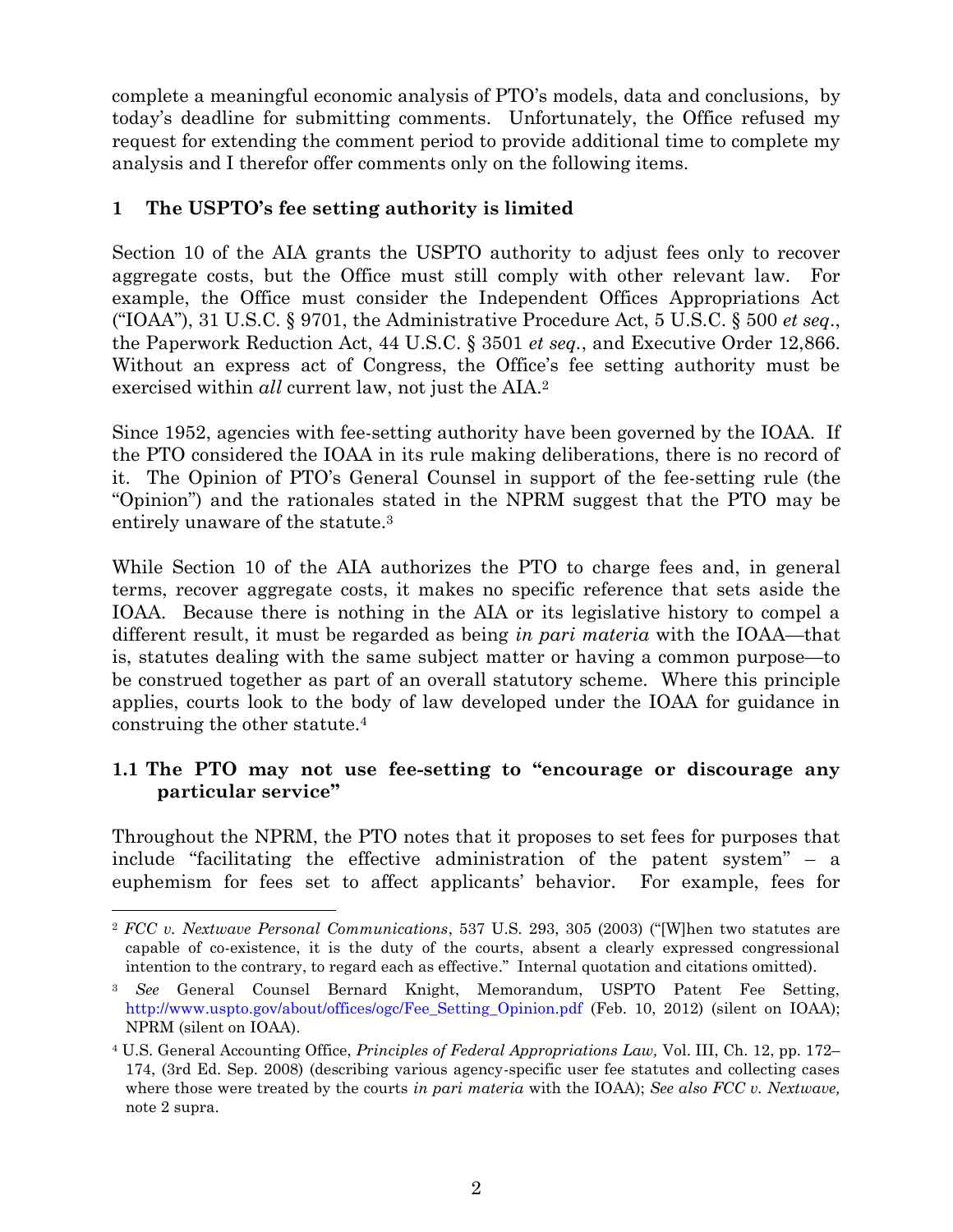independent claims in excess of 3 are increased by 68% "to facilitate the prompt conclusion of prosecution of an application."<sup>5</sup> The NPRM admits that such claims fees are "fees that will not be set using cost data."<sup>6</sup> Noting that 30% of Requests for Continued Examination ("RCE") are second and subsequent RCEs, the NPRM proposes to increase fees for such applications by 83% and posits without any supporting evidence that "[t]hose applications that cannot be completed with the first RCE do not facilitate an effective administration of the patent system with the prompt conclusion of patent prosecution." It therefore concludes that "[s]etting the second and subsequent RCE fees higher than the fee for the first RCE helps to recover costs for activities that strain the patent system<sup>"8</sup> – clearly implying that the higher fee is set to discourage this particular service.

With respect to such purposes of fee setting, the Opinion states:  $\lceil w \rceil$ hile Section 41 authorizes setting fees to recover costs of individual services, Section 10 authorizes setting fees for a broad range of services to recover *aggregate* costs."<sup>9</sup> (Emphasis in the original text). The Opinion concludes that "Section 10 thus permits any individual patent fee to be set or adjusted so as *to encourage or discourage any particular service*, so long as the aggregate revenues for all patent fees match the total costs of the Patent operation<sup>"10</sup> (emphasis added.) This conclusion undergirds the NPRM's fee structure but it is unlikely to withstand court review.

Under the IOAA, the PTO has no authority to adjust fees "to encourage or discourage a particular activity."<sup>11</sup> This is because fee charges set to achieve *policy* goals are *taxes* and the PTO would be infringing "on Congress' exclusive power to levy taxes."<sup>12</sup> Rather, specific and express statutory authorizing language is required for agencies' encoding of policy through fees. The AIA provides no such express authority and in any event the legislative history forbids the PTO from doing so: it states that the AIA allows the USPTO to set or adjust fees "**so long as** *they do no more* than reasonably compensate the USPTO for the services performed.‖<sup>13</sup> In setting fees not in accordance with the costs to the PTO for providing the associated service but to discourage certain filing activities, the PTO

l

<sup>8</sup> NPRM p. 55043.

<sup>5</sup> NPRM p. 55030.

<sup>6</sup> NPRM pp. 55040-41

<sup>7</sup> NPRM p. 55043.

<sup>9</sup> Opinion, p. 3.

<sup>&</sup>lt;sup>10</sup> USPTO Patent Fee Setting Opinion, Memorandum of Bernard J. Knight, Jr., General Counsel (February 10, 2012), p. 4. At [http://www.uspto.gov/aia\\_implementation/fee\\_setting\\_opinion.pdf](http://www.uspto.gov/aia_implementation/fee_setting_opinion.pdf) .

<sup>11</sup> *Seafarers Intern. Union of North America v. U.S. Coast Guard,* 81 F.3d 179, 183 (D.C. Cir. 1996) (―Such policy decisions, whereby an agency could, for example, adjust assessments to *encourage or discourage a particular activity*, would, according to the [Supreme] Court, 'carr[y] an agency far from its customary orbit' and infringe on Congress's exclusive power to levy taxes." Citing *National Cable Television Ass'n, Inc. v. U.S.,* 415 U.S. 336, 341 (1974)) (emphasis added.)

<sup>12</sup> *Id*.

<sup>13</sup> House Report 112–98, Part 1, (June 1, 2011), p. 49.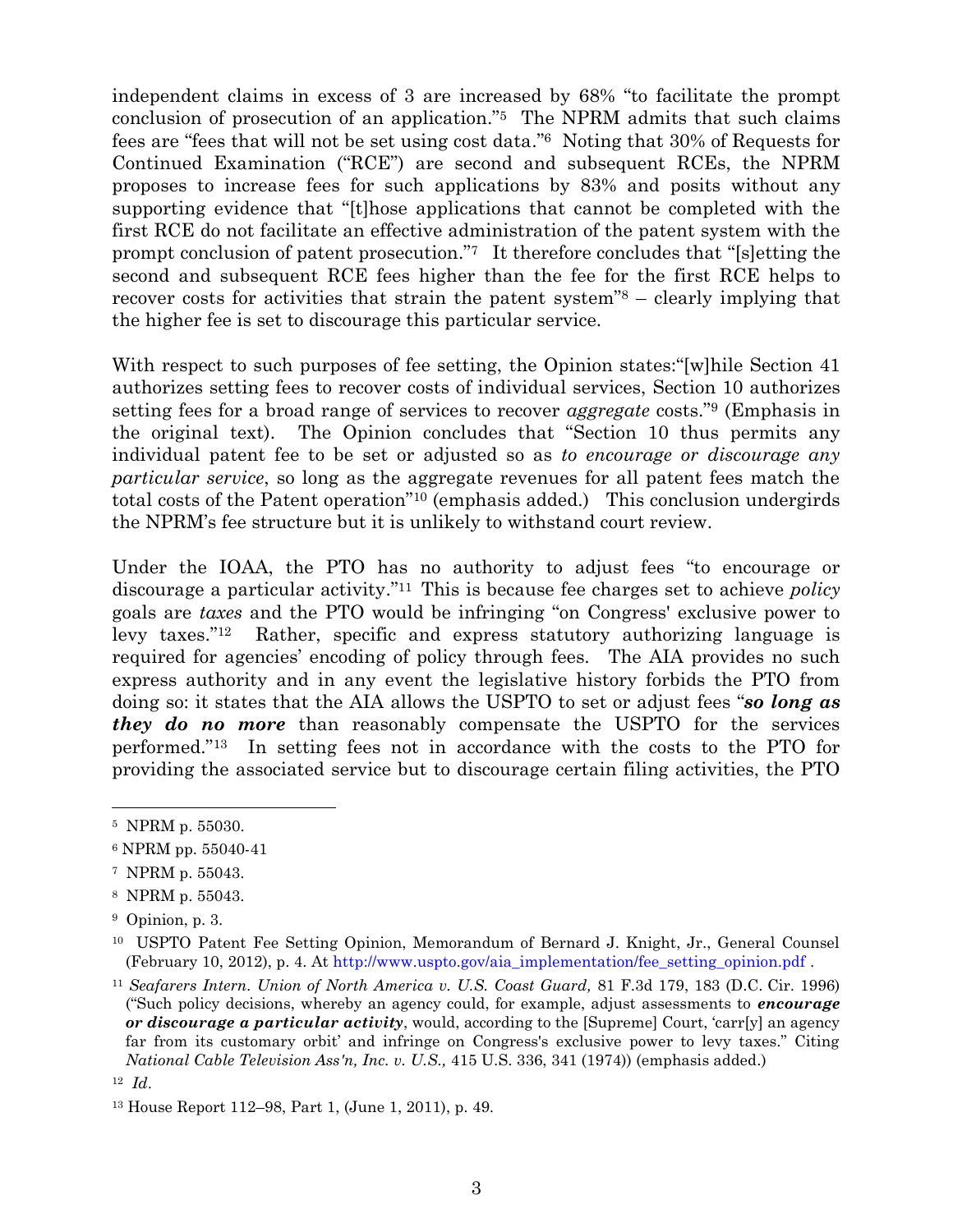seeks to *do more* than merely recover its aggregate costs – it seeks to implement through the fee structure policies to affect applicants' behavior which Congress did not intend.

Had Congress wanted the PTO to set fees higher for applications that "do not facilitate an effective administration of the patent system" it would have done so. Rather, Congress has historically resisted fee-setting schemes based on such "judgments" spanning recent times (refusing to adopt PTO's proposed progressive fee increases in 2003) to as early as 1830, when it rejected a proposal for increasing patent fees to discourage "meritless applications."<sup>14</sup> In taking on a policy role not expressly specified in the statute, the PTO has exceeded its authority under the AIA. The PTO does not "possess" | plenary authority to act within a given area simply because Congress has endowed it with some authority to act in that area.<sup>"15</sup>

## **1.2 In setting fees, the PTO must follow Congress' statutory scheme for fees.**

Section 11 of the AIA expressly set fees as a framework from which the USPTO must work. Legislative history indicates that "[t]he Act includes the current patent fee schedule in the text. This schedule represents a reference point for any future adjustments to the fee schedule by the Director."<sup>16</sup> Moreover, legislative history demonstrates that the purpose of the fee-setting authority is to allow the Office to *temporally* adapt its fees, indicating that the present "scheme does not allow the USPTO to respond *promptly* to the challenges that confront it."<sup>17</sup> (Emphasis added).

It is suggested that the Office's authority mainly rests in making adjustments that are supported by cost data while retaining a reasonable semblance of the *relative* levels of fees as Congress set them in the AIA. In that context, "Aggregate cost" recovery" means that fees paid in individual cases may not fully recover the Office's costs in that particular case but will do so over an aggregate of applications.

## **2 Conclusion**

l

Congress once passed a law in 1980 that authorized the USPTO to set fees. However, two years later, Congress repealed that delegated authority, retaining for itself the critical task of balancing the interests of innovative economic developments with funding USPTO's operation. <sup>18</sup> More than three decades later, I

<sup>14</sup> *See* 6 *[Gale & Seaton's Register of Debates in Congress](http://books.google.com/books?id=4x0NAQAAMAAJ&lpg=PA378&ots=1htsvFsaQ-&dq=%22number%20of%20useless%20inventions%2C%20of%20no%20earthly%20use%22&pg=PA379#v=onepage&q=%22number%20of%20useless%20inventions,%20of%20no%20earthly%20use%22&f=false)* 377 (21st Cong., 1st Sess.1830).

<sup>15</sup> *Railway Labor Executives' Ass'n v. National Mediation Bd.*, 29 F.3d 655, 670 (D.C.Cir.1994) (en banc).

<sup>16</sup> House Report 112–98, Part 1, (June 1, 2011), p. 49.

<sup>17</sup> House Report 112–98, Part 1, (June 1, 2011), p. 49. (Emphasis added).

<sup>&</sup>lt;sup>18</sup> The current US patent fee structure has its roots over 30 years ago. In 1980, Congress changed the patent fee structure which had been in effect since 1965 by enacting H.R. 6933 into law – the Patent and Trademark Laws, Amendments, P.L. 96-517. This law raised patent user fees across